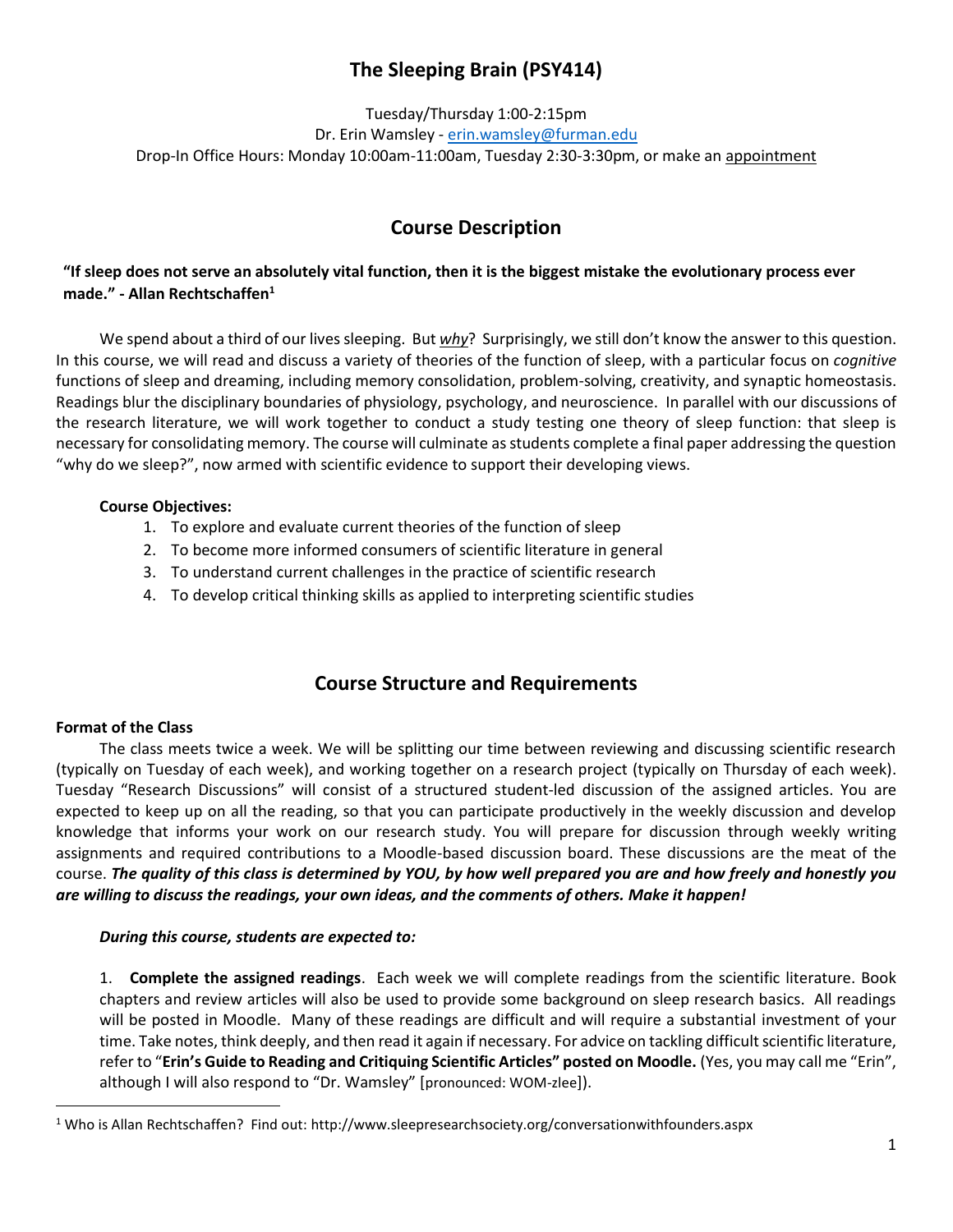2. **Participate in class discussions.** Good participation is more than just speaking in class. Come prepared with your questions, ideas, arguments, and thoughts, having completed the readings, and ready to discuss and to ask intelligent questions about what you didn't understand. Contribute your ideas by speaking up, but also be an attentive listener who considers and responds productively to the ideas of others. Ideally, your well-prepared contributions will decide the topic and direction of discussion for each day, rather than having this dictated by me*.*  To facilitate this, you will be asked to bring a written list of possible discussion questions with you to class each Tuesday.

3. **Participate in the Moodle discussion board.** Every week, you will contribute at least two posts to the class discussion board on Moodle.

4. **Complete written critiques of the assigned research articles.** Each week, you will complete a brief writing assignment on the week's reading.

**5. Take your turn in introducing the weeks' reading and leading the class in discussion.** 

**6.** In collaboration with other students and myself, throw your full effort into to **designing, conducting, and analyzing the results of a research study** testing the hypothesis that sleep functions to consolidate memory.

7. **Write a final paper** on a course topic of your choice.

# **Assignment Guidelines**

#### **Article Critiques**

Each week, in preparation for our "Research Discussions", you will write a commentary that addresses the scientific research articles assigned for that day. In *under 2 pages* (double-spaced), the commentary should describe what you think are the main strengths and weaknesses of each research article. The critique does not need to include a summary of the research articles (I have read them too!)

In thinking about how to critique the strengths and weaknesses of a research article, you should refer to "**Erin's Guide to Reading and Critiquing Scientific Articles**", posted on Moodle. We will also discuss this in class. Your critiques can be written in an informal voice, but they should be thoughtful and well-organized, and importantly, your opinions about the strengths and weaknesses of the research must be supported by specific evidence. Be sure to use this opportunity to focus on writing about what YOU THINK of the readings, rather than just regurgitating information from what you read. **Responses are due the day before every Research Discussion class period (typically Mondays by midnight),** and should be submitted via Moodle by clicking on the assignment upload link for that week. You will receive feedback from me on your critiques via Moodle. We may also discuss selected points from your responses in class. Grading criteria for Article Critiques is as follows:

#### **Understanding of the Material (25%)**

*Does the student seem to understand the main points of the research article? Is the understanding at a sufficient level of depth and complexity? Or are they just regurgitating what they see in the abstract?*

#### **Critical Assessment (25%)**

*Does the student come up with thoughtful, original ideas about strengths and weaknesses of the papers that are specific to these articles? Or is the commentary overly-general or poorly thought out?*

#### **Argument (25%)**

*Is each point supported by evidence? Is this evidence clearly explained and clearly connected as support for the main points? Is the reasoning sound and well thought-out? Or are there unsupported claims and gaps in the reasoning?* **Writing (25%)**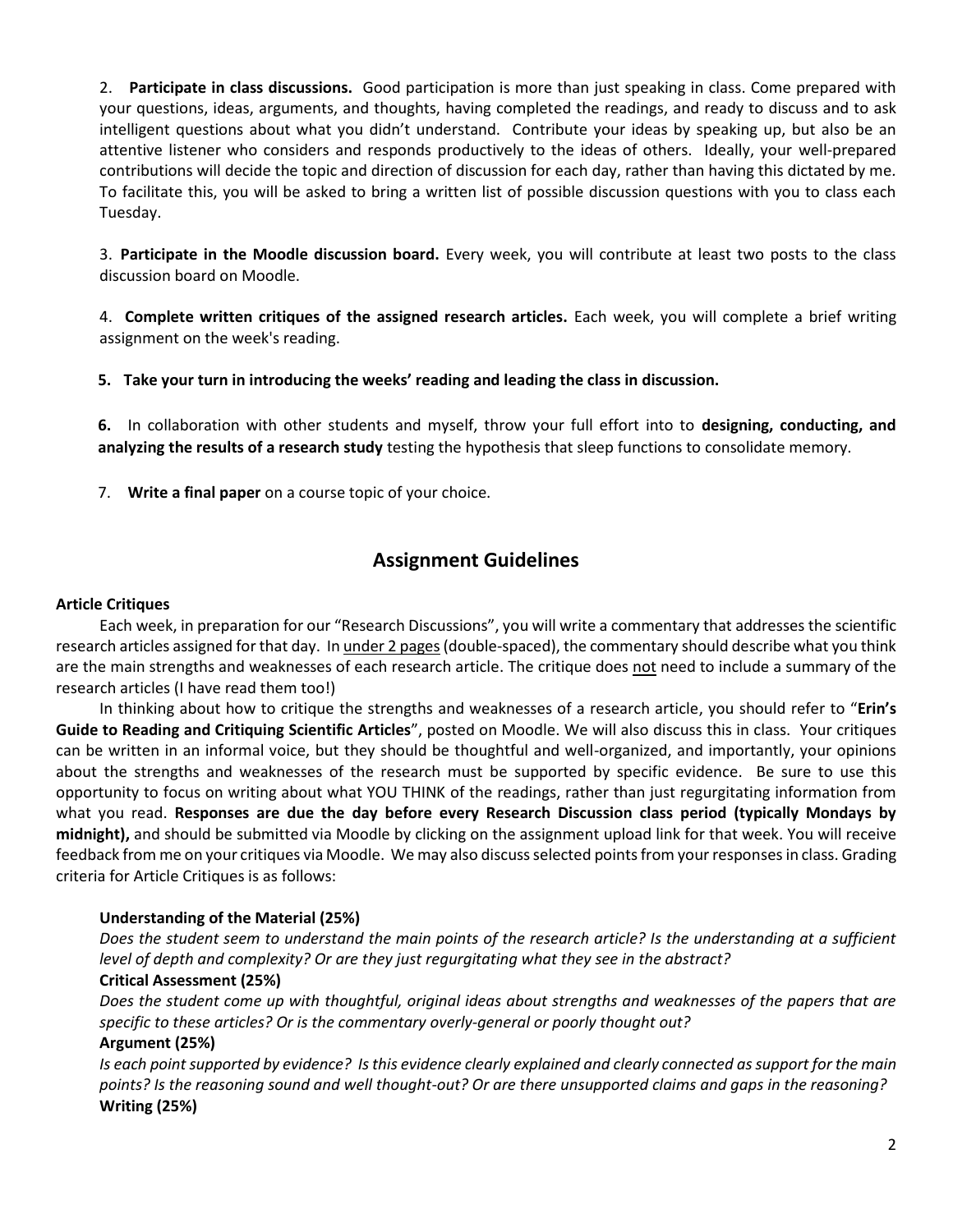*Is the critique well-written in terms of style, clarity, voice, grammar and organization? Are the sources appropriately cited? Is the writing concise, skillfully including all of the necessary information in a brevity of space?* 

#### **Moodle Discussion Board**

Every week, you will contribute at least 2 posts to the class discussion board on Moodle. This board is a starting point for the discussions that will be continued in class, helping us to think about and prepare for in-class discussion ahead of time. Discussion board posts are due Monday night, prior to when we will discuss those articles the next day. Each week, one of your posts will be a list of discussion questions that you want to pose to the class. In at least one other post, you will respond to someone else's question or comment.

- **Posting questions about the week's readings**. Come up with a few thoughtful questions that would be useful for the class to discuss. What interested you in the reading that you would like the class to discuss further? Is there something you didn't understand about one or more of the articles? What are the strengths and weaknesses of the methods/results/discussion that you are writing about in your Article Critiques? How strong was the evidence that the article presented? Was the hypothesis supported? Is there anything controversial here, or a point on which you disagree with the authors? Did you learn something amazing? How? How does this inform our research project? Post at least one question for each of the readings we are discussing that week.
- **Responding to a question posted by someone else**. You may respond to discussion questions posted by Dr. Wamsley or by other class members. Write thoughtful responses and be sure to clearly explain your reasoning.
- **Responding to someone else's response**. You can also respond to someone else's answer by explaining why they are right and you agree with them, or by explaining (respectfully) why they are wrong and you disagree with them. Your post must ADD SOMETHING SUBSTANTIVE to the discussion. A simple "yes, I agree" is not sufficient.

Discussion board posts are graded on a simple 3-point scale:

**2 points** = The post was completed on time and with sufficient or outstanding effort. If a question, the question prompts other students to support their answer with reasons/an argument. If a response, the response includes both a stated position and reasons/an argument crafted in support of that position.

**1 point** = The post was completed on time, but shows either shows a lack of sufficient effort or does not meet the requirement for including or eliciting a reasoned argument. The post may be short and incomplete, show flaws in reasoning, a lack of thoughtfulness, or a lack of understanding basic concepts.

**0 points** = Assignment not completed, or not completed on time.

**YOU MAY NOT COMPLETE YOUR DISCUSSION BOARD POSTS LATE.** Your lowest grade in this category will be dropped, allowing you to miss up to 1 week and still receive a perfect discussion board grade. Note the closing times for each discussion board on Moodle. Posting always closes the night before we are schedule to discuss those readings in class.

#### **Introducing Class Discussion**

Each Tuesday, one student will be in charge of introducing the research articles and starting our class discussion. Here are some basic guidelines for these presentations:

- 1. **First, start us off with a very brief summary of what you took to be the main, most important point of each article.** Use your own words and please don't read straight from your notes. Importantly, don't try to summarize all of the information in the article. Assume that everyone has done the reading. This introduction should be more about you telling us what you thought the "take-home" message was. (It might be that we don't all agree on what the most important point was, and that's fine)
- 2. **Next, help the class raise questions about anything they were not able to understand.** First, address the class with your own confusions about the material, and then take similar "questions of clarification" from the class so everyone is at a similar level of understanding before a detailed discussion begins. What didn't you understand? Ask the class what they found difficult to understand? Dr. Wamsley will help answer these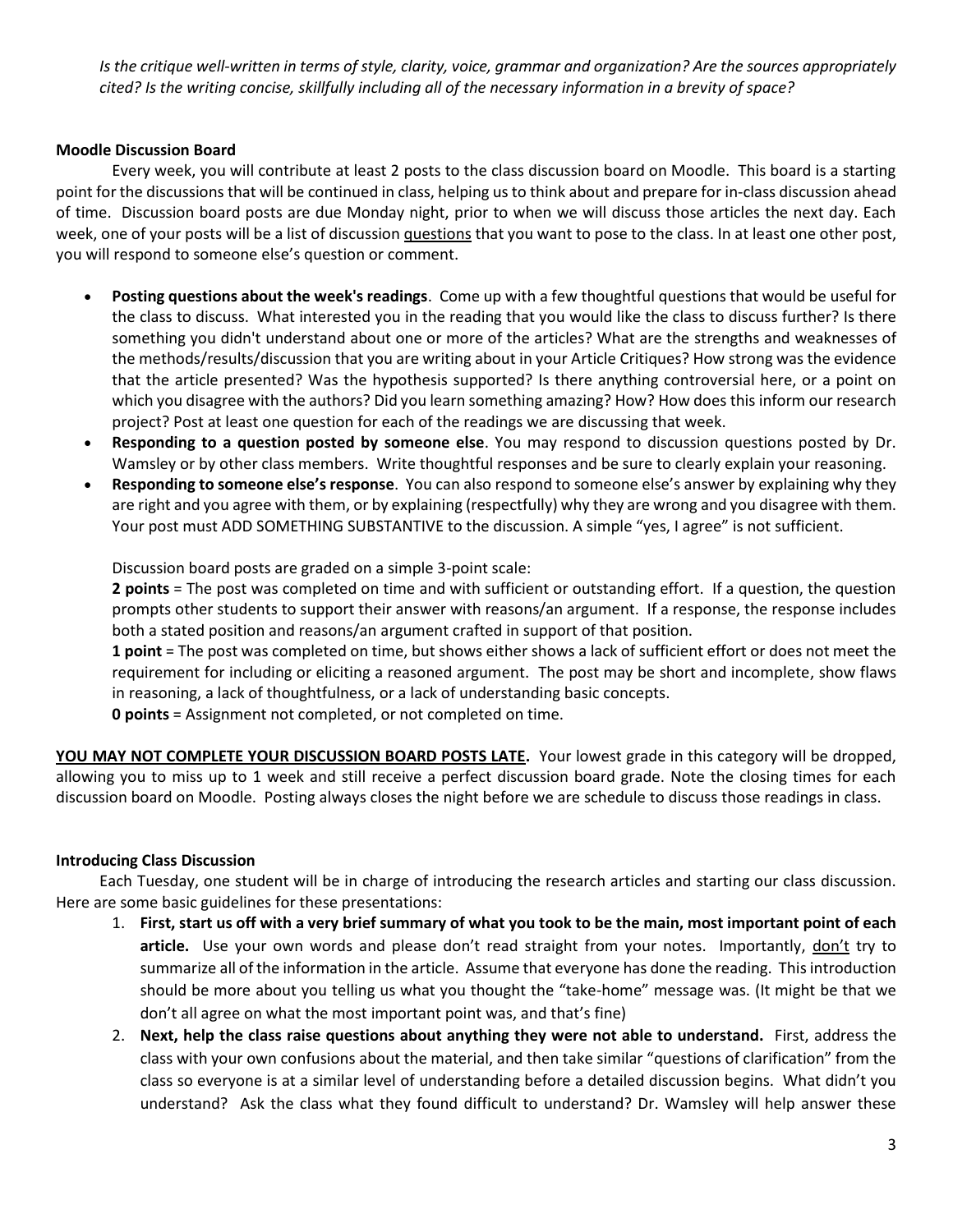questions of clarification before we move on.

3. **You will then facilitate further discussion** of the papers by soliciting possible discussion questions from the class, writing these on the board, and asking the class to decide which question(s) they want to spend the remaining class time on. The discussion questions that the class brainstorms will likely be those that were posted on Moodle, but could include other questions brainstormed on the spot.

Presentation dates will be assigned during the 1<sup>st</sup> week of the term. The first week, Erin will do this, to give you an example. Grading of these mini-presentations is based on your mastery of the material, preparation, oral communication skill, and ability to engage the class in an effective back-and-forth discussion that includes all class members.

#### **Research Project**

In this class, we will do more than just talk about research – we will be using this class as an opportunity to make a contribution to this research ourselves! Using our Thursday meeting times as a lab meeting, across the course of the semester, we will conduct our own new study testing one of the hypotheses that we are reading about in this seminar – that sleep functions to consolidate recent memory. The first few Thursdays, we will focus on brainstorming and designing the project, with later class periods providing in-class time to work together on data collection, analysis, and interpretation. More details on this project will be discussed later in the course, most of which will be determined by your input. **The ultimate goal is for us to do real science together,** creating something more enduring than "just a class project". But I can't guarantee that will happen – the success of the project will hinge on the level of your commitment and your ability to work as a functional research team with the rest of your classmates and myself (plus a bit of luck too).

#### **Final Paper**

Your final paper is an opportunity to read and think about a specific course topic that interests you in more detail, and to develop and defend your ideas on that topic. You may choose either to write an empirical report describing the results of our research study, or to write a literature review centered on a different course topic, in which you develop and defend an original thesis. More details about completing the paper will be provided later in the term. Regardless of the option you choose, **the paper will be due on the scheduled final exam day for this course, December 12th.** A proposed topic (title + one paragraph overview) and 3 references that you will discuss (original articles) will be due 4 weeks earlier**.**

# **Grading**

You can see your course grades at any time by checking the gradebook on Moodle.

Assignments will contribute to your course grade as follows:

| In-Class Participation (including presentations) | 10% of final grade                        |
|--------------------------------------------------|-------------------------------------------|
| <b>Discussion Board Posts</b>                    | 10% of final grade (lowest score dropped) |
| <b>Article Critiques</b>                         | 25% of final grade (lowest score dropped) |
| Participation in Research Project                | 25% of final grade                        |
| <b>Final Paper</b>                               | 30% of final grade                        |
|                                                  |                                           |

Total = 100%

*Letter grades are awarded as follows: A=94-100%, A-=90-93%, B+=87-89%, B=84-86%, B-=80-83%, C+=77-79%, C=74-76%, C-=70-73%, D+=67-69%, D=64-66%, D-=60-63%, F=<60%*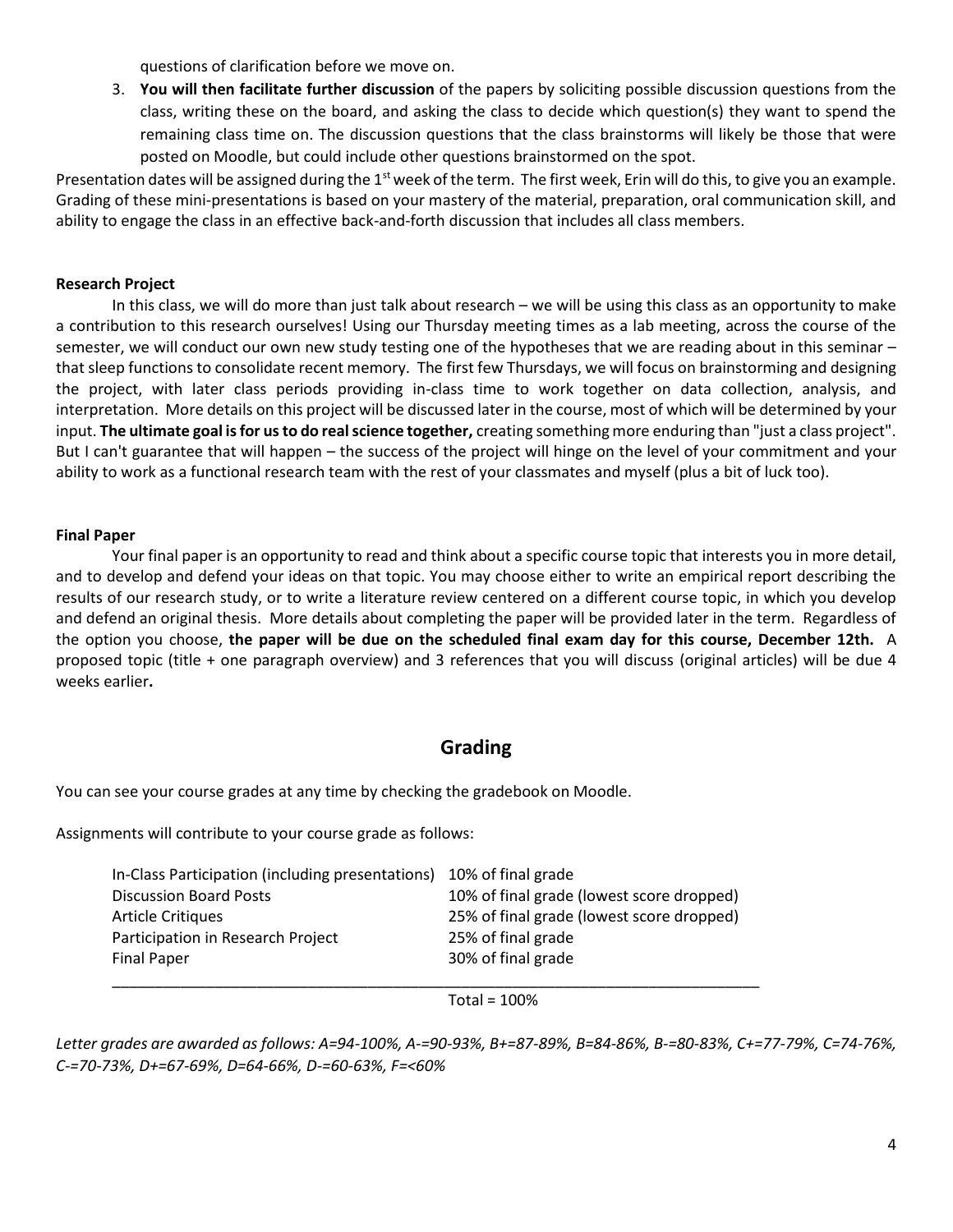# **Other Course Policies**

#### **Attendance**

Class attendance is required. In this seminar course, in-class participation forms the core of the class experience. You may miss up to three class sessions without penalty to your grade. After this, each absence will deduct 1 percentage point from your participation grade for the course. There is no distinction between excused and unexcused absences, so it is important that you save your "allowed" absences for unavoidable situations. If you are an athlete who needs to travel to games or have other university-sanctioned planned absences, don't worry, you will not be penalized for this – but please come talk to me about it early in the semester.

#### **Late Assignments**

Turn in your work on time. If you need an extension on an assignment, talk to me about this *ahead of time*, and we can probably work it out. Late assignments that have not been discussed with me ahead of time will not receive full credit. But you should definitely still turn them in a.s.a.p.

#### **Academic Honesty**

You will be held accountable for understanding and following Furman University's academic honesty policies (see [www.furman.edu/integrity](http://www.furman.edu/integrity) and [http://policies.furman.edu/view.php?policy=584\)](http://policies.furman.edu/view.php?policy=584). Written work is expected to be your own. Using information from other sources (like a journal article or the internet) without citing this information is plagiarism. If you plagiarize your work you will automatically receive a zero for that assignment. Serious or repeated cases of plagiarism will result in failure of the course. All cases of academic dishonesty will be reported to the Associate Academic Dean, and could result in further penalties at the University level. Additional information on plagiarism can be found at: [http://www.plagiarism.org/plagiarism-101.](http://www.plagiarism.org/plagiarism-101) If you have questions about how to properly cite your sources, ask! The course Moodle site also includes links to information about referencing the work of others.

#### **What To Do If You Have a Problem**

Talk to me!!! Email is great, but also be sure to take advantage of my drop-in office hours (listed above), or if you need/want to meet at a different time, email me for an appointment.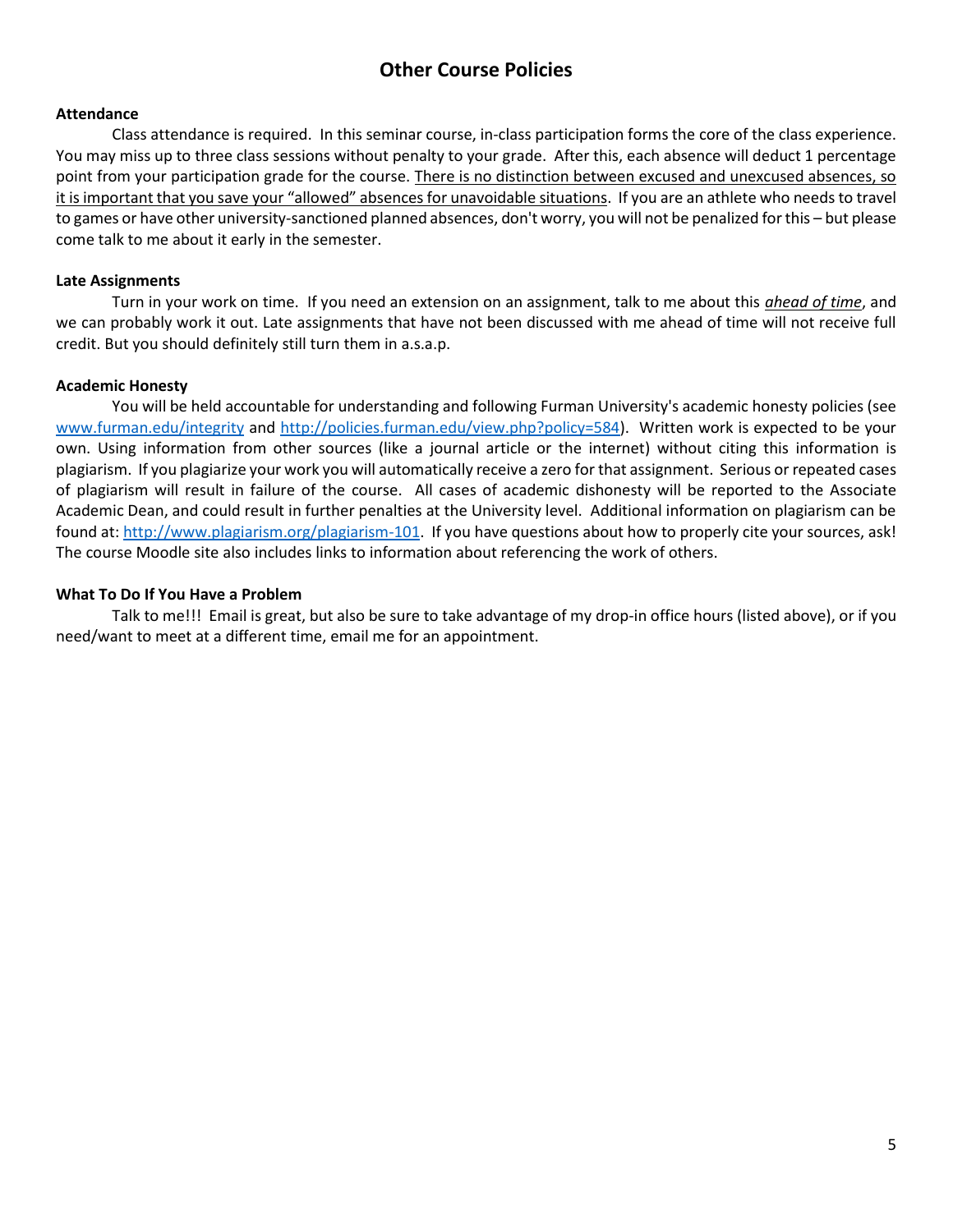# **Course Schedule**

*Readings and other assignments are due on the day they are listed. All readings are posted on Moodle*

### **Aug 22 Introduction to the Course (and each other)**

#### **Aug24 Research Discussion: Sleep -- What is it?**

- Moorcroft, W. (2013). Chapter 1: What is Sleep and How is it Scientifically Measured? In *Understanding Sleep and Dreaming*.
- Broughton et al. (1994). Homicidal somnambulism: A case report. *Sleep***.**

#### **Sleep and Memory Consolidation**

#### **Aug 29 Research Discussion: Sleep and Memory I -- Sleep Benefits Human Memory**

- Plihal, W., and J. Born. (1997). Effects of Early and Late Nocturnal Sleep on Declarative and Procedural Memory. *Journal of Cognitive Neuroscience*.
- Ellenbogen, J. M, P. T Hu, J. D Payne, D. Titone, and M. P Walker. (2007). Human Relational Memory Requires Time and Sleep. *PNAS*.
- Dement, W. C., & Vaughan, C. C. (2000). The Promise of Sleep. Chapter 2.

#### **Aug 31 First Project Meeting**

#### **Sept 5 Research Discussion: Sleep and Memory II -- Memory Reactivation**

- Lee & Wilson, (2002). Memory of sequential experience in the hippocampus during slow wave sleep. *Neuron*.
- O'Neill, J., Pleydell-Bouverie, B., Dupret, D., & Csicsvari, J. (2010). Play it again: reactivation of waking experience and memory. *Trends in Neurosciences*.
- Dement, W. C., & Vaughan, C. C. (2000). The Promise of Sleep. Chapter 4.

#### **Sept 7 Project Meeting: Brainstorming Ideas for the Research Study**

#### **Sept 12 Research Discussion: Sleep and Memory III -- Dreaming and Memory**

- Wamsley, E. J. (2014). Dreaming and Offline Memory Consolidation. *Current Neurology and Neuroscience Reports*.
- Wamsley, E. J., Tucker, M. A., Payne, J. D., Benavides, J. A., & Stickgold, R. (2010). Dreaming of a learning task is associated with enhanced sleep-dependent memory consolidation. *Current Biology*.
- Dement, W. C., & Vaughan, C. C. (2000). The Promise of Sleep. Chapter 10.

#### **Sept 14 Project Meeting: Finalizing the Study Design**

**Research Goal: Submit the IRB Proposal by This Weekend**

#### **Other Biological Functions of Sleep**

# **Sept 19 Research Discussion: Is there an Unknown Biological Function for Sleep?**

 Everson, C. A., Bergmann, B. M., & Rechtschaffen, A. (1989). Sleep deprivation in the rat: III. Total sleep deprivation. *Sleep*.

# **Sept 21 Project Meeting: Preparing for Data Collection**

# **Sept 26 Research Discussion: Sleep and Synaptic Homeostasis I**

- Tononi, G. & Cirelli, C. (2006). Sleep function and synaptic homeostasis. *Sleep Medicine Reviews*.
- Huber, R., Ghilardi, M. F., Massimini, M., & Tononi, G. (2004). Local sleep and learning. *Nature*, *430*(6995), 78.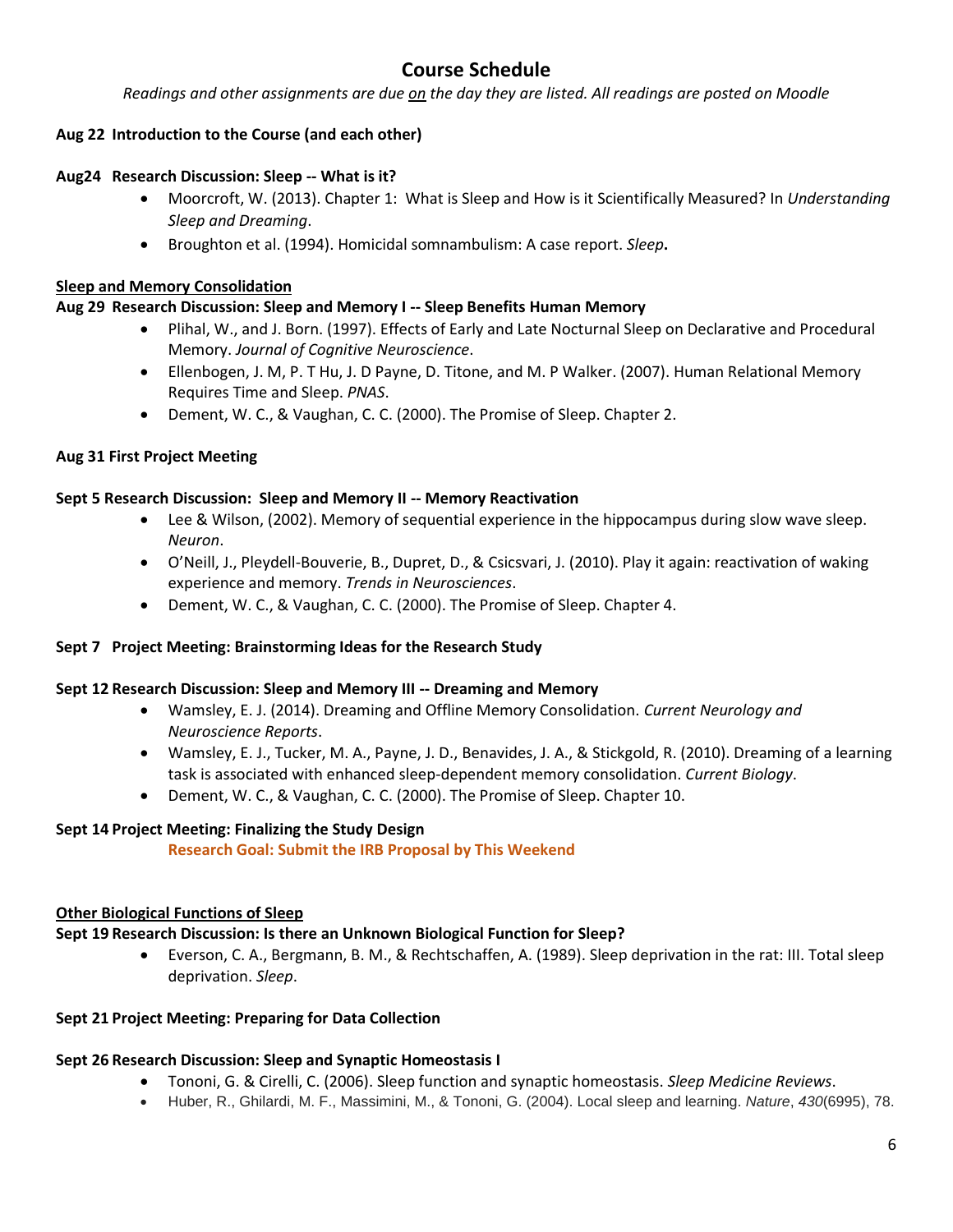#### **Sept 28 Project Meeting: Preparing for Data Collection**

#### **Oct 3 Research Discussion: Sleep and Synaptic Homeostasis II**

- De Vivo, L., Bellesi, M., Marshall, W., Bushong, E. A., Ellisman, M. H., Tononi, G., & Cirelli, C. (2017). Ultrastructural evidence for synaptic scaling across the wake/sleep cycle. *Science*, *355*(6324), 507-510.
- Frank, M. G. (2012). Erasing Synapses in Sleep: Is It Time to Be SHY? *Neural Plasticity*, *2012*, 1–15.

### **Oct 5 Project Meeting: Data Collection**

#### **Oct 12 Project Meeting: Data Collection**

#### **Oct 17 Research Discussion: Sleep and Immune Function**

- Bryant, P. A., Trinder, J., & Curtis, N. (2004). Sick and tired: does sleep have a vital role in the immune system?. *Nature reviews. Immunology*, *4*(6), 457.
- Cohen, S., Doyle, W.J., Alper, C., et al. (2009). Sleep habits and susceptibility to the common cold. *Arch Intern Med,* 169(1):62-67.

#### **Oct 19 Project Meeting: Data Collection**

#### **Oct 24 Research Discussion: Sleep Washes Your Brain? Seriously?**

 Xie et al. (2013). Sleep drives metabolite clearance from the adult brain. *Science. +Commentary:* Herculano-Houzel, Suzana. (2013). Sleep It out. *Science.*

#### **Other Psychological Functions of Sleep**

#### **Oct 26 Project Meeting: Data Collection**

**Research Goal: Complete Data Collection by This Week**

#### **Oct 31 Research Discussion: Sleep and Creativity**

- Cai, D., et al. (2009). REM, not incubation, improves creativity by priming associative networks. *PNAS.*
- Ritter, S.M., et al. (2012). Good morning creativity: task reactivation during sleep enhances beneficial effect of sleep on creative performance. *Journal of Sleep Research*.
- **Nov 2 Project Meeting: Finalizing Data Analysis Plan**

#### **Nov 7 Researchish Discussion: Dreaming as Wish Fulfillment (or not)?**

- Freud (1900). *The interpretation of dreams.* Chapters 2-4.
- Chapter 9 from Allan Hobson's *The Dreaming Brain.*

#### **Nov 9 Project Meeting: Data Analysis**

#### **Nov14 Research Discussion: Sleep, Dreaming, and Emotion**

- Payne et al., (2008). Sleep preferentially enhances memory for emotional components of scenes. *Psychological Science*.
- Gujar, N., et al. (2011). A role for REM sleep in recalibrating the sensitivity of the human brain to specific emotions. *Cerebral Cortex.*